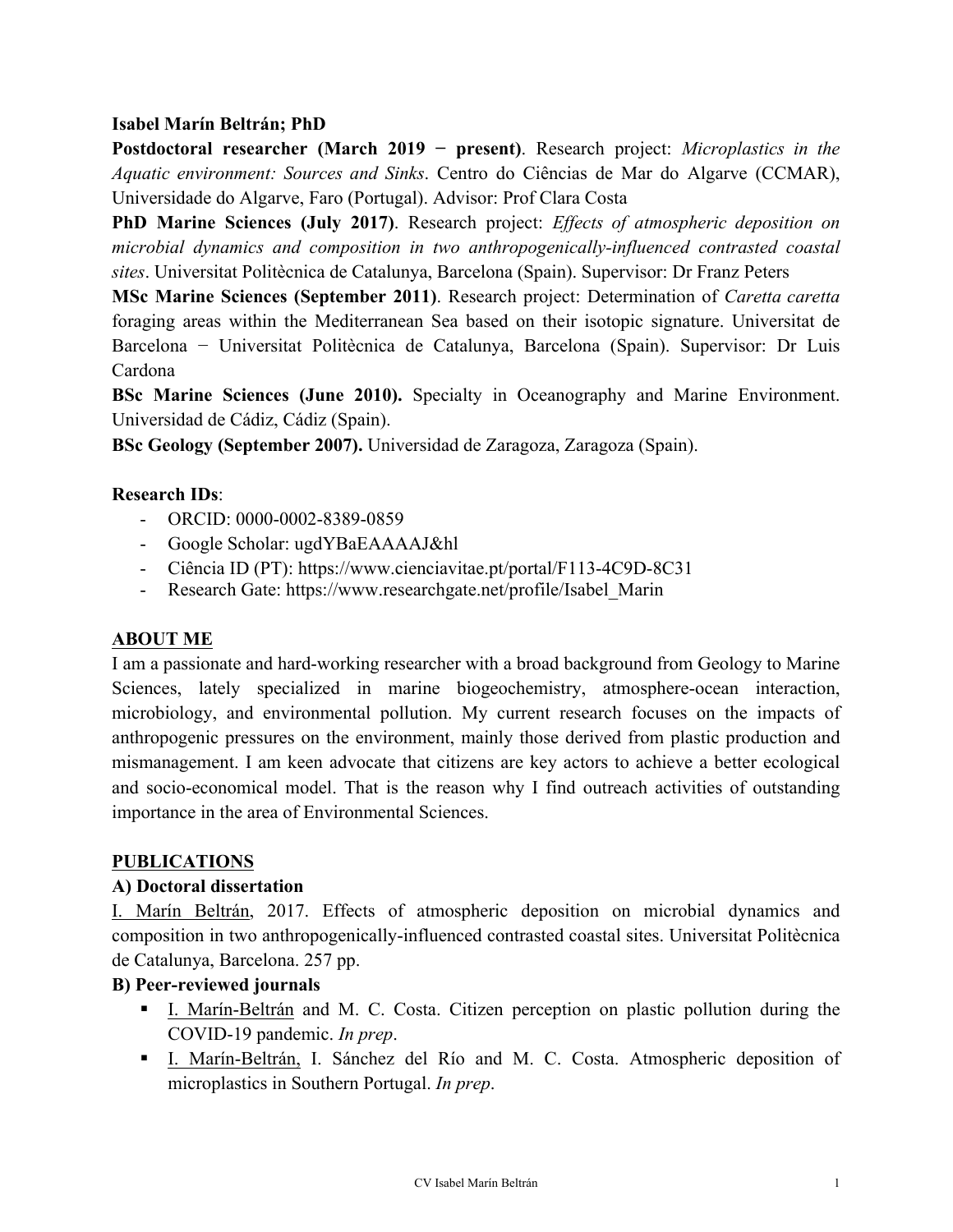- ! A. Nobahar, A. Bejiga Melka, I. Marín-Beltrán, L. Neves, M. C. Costa, J. Carlier. Combination of chemical and biological processes for zinc recovery from extreme acid mine drainage after copper extraction. *Under review in Metallurgy*.
- ! N. Fernández de Villalobos, M. C. Costa and I. Marín-Beltrán. Are marine bacterial communities able to biodegrade petroleum-based and biobased microplastics? *Under review in Marine Pollution Bulletin*.
- ! I. Marín-Beltrán, F. Demaria, C. Ofelio, L. M. Serra, A. Turiel, W. J. Ripple, S. A. Mukul, M. C. Costa. Scientists' Warning Against the Society of Waste, 2022. Science of the Total Environment, 811, 151359. https://doi.org/10.1016/j.scitotenv.2021.151359.
- ! I. Marín-Beltrán, J. B. Logue, A. F. Andersson, F. Peters, 2019. Atmospheric deposition impact on bacterial community composition in the NW Mediterranean. Frontiers in Microbiology 24. https://doi.org/10.3389/fmicb.2019.00858.
- ! I. Marín, S. Nunes, E. D. Sánchez-Pérez, C. Antequera, M. M. Sala, C. Marrasé, F. Peters, 2017. Coastal baterioplankton metabolism is stimulated stronger by anthropogenic aerosols than Saharan dust. Frontiers in Microbiology 8, 2215. https://doi.org/10.3389/fmicb.2017.02215.
- ! I. Marín, S. Nunes, E. D. Sánchez-Pérez, F. L. Aparicio, M. Estrada, C. Marrasé, T. Moreno, T. Wagener, X. Querol, F. Peters, 2017. Anthropogenic versus mineral aerosols in the stimulation of microbial planktonic communities in coastal waters of the northwestern Mediterranean Sea. Science of the Total Environment 574, 553–568. http://dx.doi.org/10.1016/j.scitotenv.2016.09.005.
- ! E. D. Sánchez-Pérez, I. Marín, S. Nunes, L. Fernández-González, F. Peters, M. Pujo-Pay, C. Pascal, C. Marrasé, 2017. Aerosol inputs affect the optical signatures of dissolved organic matter in NW Mediterranean coastal waters. Scientia Marina 80 (4), 437–446. http://dx.doi.org/10.3989/scimar.04318.20B.
- ! I. Marín, P. Goñi, A.M. Lasheras, M.P. Ormad, 2015. Efficiency of a Spanish Wastewater Treatment Plant for removal potentially pathogens: characterization of bacteria and protozoa along water and sludge treatment lines. Ecological Engineering 74, 28–32. https://doi.org/10.1016/j.ecoleng.2014.09.027.
- ! L. Cardona, M. Clusa, E. Eder, A. Demetropoulos, D. Margaritoulis, A. F. Rees, A. A. Hamza, M. Khalil, Y. Levy, O. Türkozan, I. Marín, A. Aguilar, 2014. Distribution patterns and foraging ground productivity determine clutch size in Mediterranean loggerhead turtles. Marine Ecology Progress Series 497, 229–241. https://doi.org/10.3354/meps10595.
- ! E. Eder, A. Ceballos, S. Martins, H. Pérez-García, I. Marín, A. Marco, L. Cardona, 2012. Foraging dichotomy in loggerhead sea turtles *Caretta caretta* off northwestern Africa. Marine Ecology Progress Series 470, 113–122. https://doi.org/10.3354/meps10018.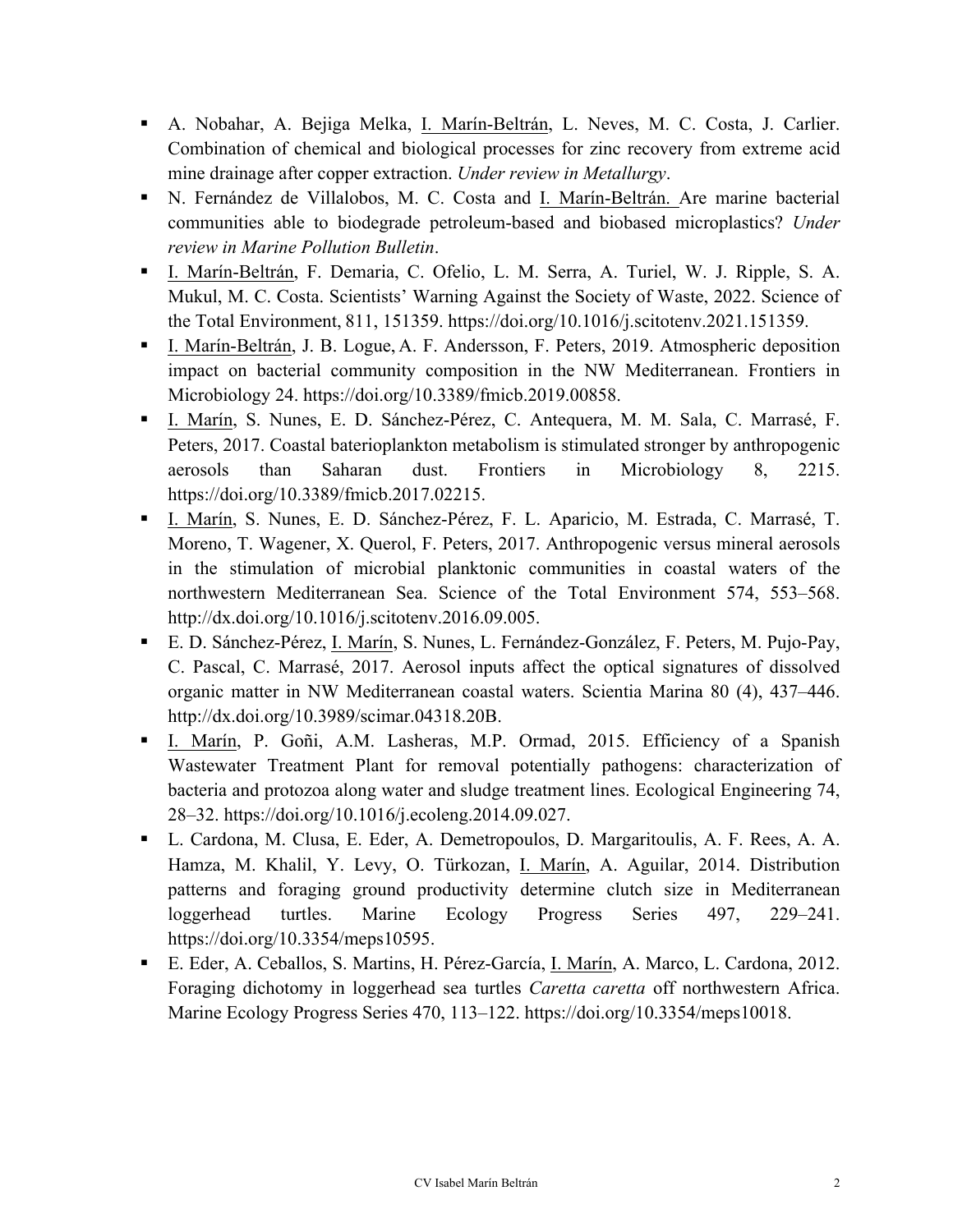### **C) Invited book chapter**

P. Goñi, R. Mosteo, M. T. Fernández, I. Marín, A. M. Lasheras, J. Gómez, M. P. Ormad, 2017. Microorganisms in Wastewater Purification Processes and Reuse of Water and Sludge. Environmental Sciences and Engineering. Studium Press LLC (USA) 4, 144-163.

### **D) Insights published in the journal** *Science* **as part of the "Nextgen Voices" series**

- ! J. H. Ellwanger, M. D. Stanley Lekgoathi, K. Nemani, M. A. Tarselli, A. Al Harraq, A. Uzonyi, K. Dutton-Regester, R.Yoho, S. Srivastava, M. Strong, Y. Li, J. Fu, K. Waiho, I. Marín Beltrán, A. Mukherjee and T. D. P. Brunet, 2020. News from a postpandemic world. Science 369: 6499, 26-29. DOI: 10.1126/science.abd1320.
- ! . Marín Beltrán (and others). Social media: Good or evil? Science 375: 6581, 608-609. DOI: 10.1126/science.abo2409

### **E) Publications in newspapers**

! I. Marín. A las víctimas olvidadas del franquismo. *El País*, November 20th, 2017 (https://www.elperiodico.com/es/entre-todos/participacion/a-las-victimas-olvidadas-delfranquismo-150854).

## **REVIEWING SERVICE**

I have served as reviewer for the following journals:

- **-** Deep Sea Research Part I
- **-** Environmental Science and Pollution Research
- **-** Environmental Science and Technology
- **-** FEMS Microbiology Ecology
- **-** Journal of Geophysical Research (Biogeosciences)
- **-** Marine Pollution Bulletin
- **-** Science of the Total Environment

I have also been invited to review a report prepared by the Instituto Português do Mar e da Atmosfera (IPMA) as part as the EU Marine Strategy Framework Directive, as an expert on marine litter. IPMA, 2021. *Programa de Monitorização da Diretiva-Quadro "Estratégia Marinha" subdivisão do Continente*.

### **TEACHING EXPERIENCE**

**01/09/2021 (1h 30 minutes).** "Biodegradação de plásticos: Progressos e desafios". This was a seminar as part of a course on Blue Technology. Universidade do Algarve, Faro, Portugal.

**11/06/2018 − 13/08/2018**. I spent two 2 months working in the Galapagos Islands (Ecuador) as Naturalist and Environmental educator. Main duties included to develop an educational programme on the ecology and geology of the islands that included both theoretical and practical lessons; guided tours to explain about the geology and key species inhabiting the islands; to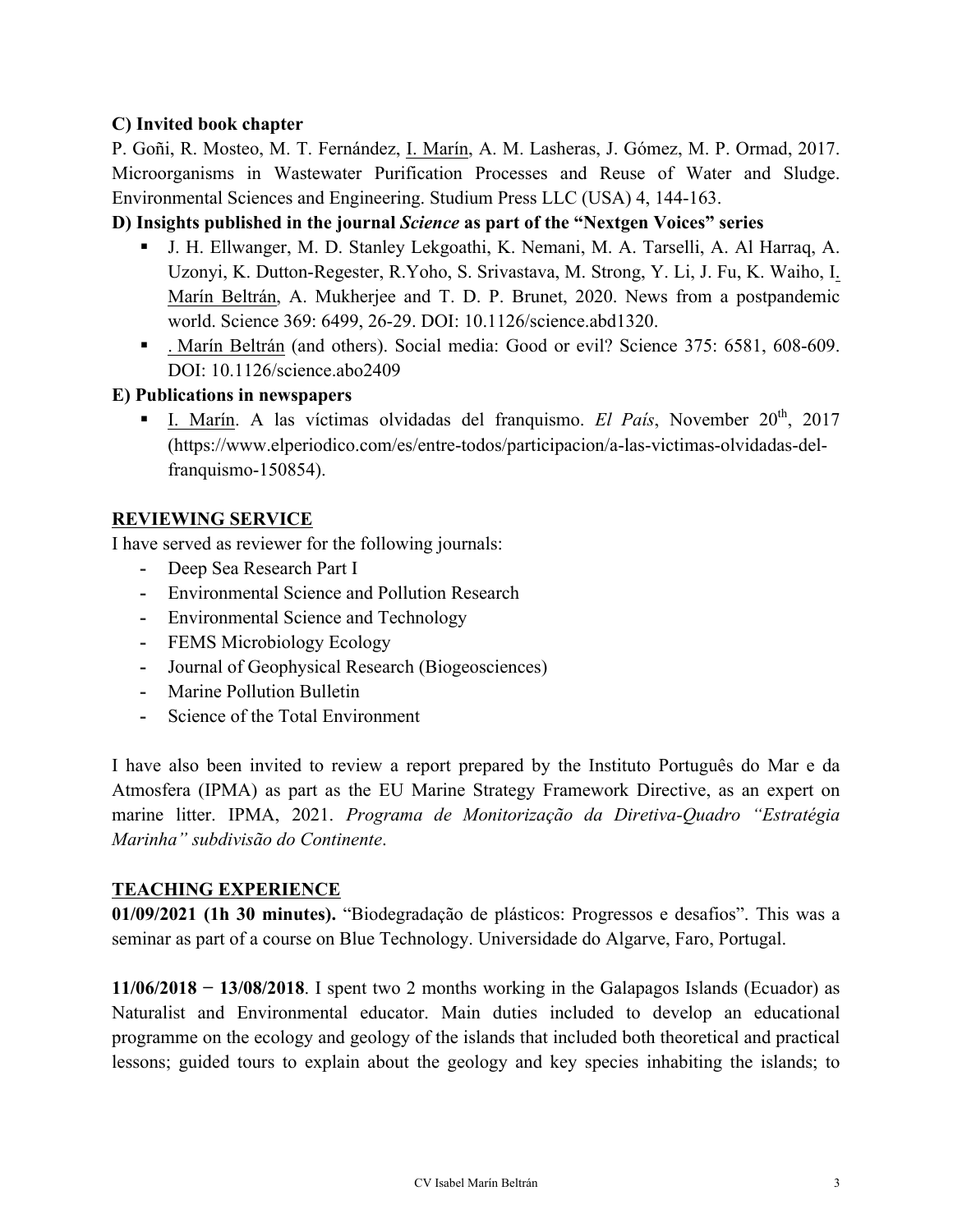develop a bird ID and tracking survey and a debris survey that included an extensive classification of plastic debris; etc.

## **SELECTED PEER-REVIEWED CONFERENCE PROCEEDINGS**

- ! I. Marín-Beltrán, F. Bessa, M. Correia, C. Lourenço and Paula Sobral. Plastic Pirates: Go Europe! Encontro Nacional de Ciência Cidadã. November 2021. Online Meeting. Oral presentation.
- ! I. Marín-Beltrán. Potential of marine bacteria to biodegrade conventional and biobased microplastics. Invited talk at the  $4<sup>th</sup>$  Annual Meeting of the International Joint Research Center of Marine Biology. November 2021. Online meeting.
- ! I. Marín-Beltrán, 2020. Monitoring atmospheric microplastics: looking for a standardized methodology. ICYMARE − International Conference for Young Marine Researchers. Online Meeting. Oral presentation.
- ! I. Marín, J. B. Logue, A. F. Andersson, F. Peters. 2019. Natural and anthropogenic atmospheric deposition and their effects on bacterial community assembly in the northwestern Mediterranean. 2019 IMBeR Open Science Conference. Brest, France. Poster presentation.
- ! I. Marín, F. Peters, R. Gallisai, F. L. Aparicio, C. Marrasé, R. Leardi, X. Querol. Nutrient deposition in coastal waters of the northwestern Mediterranean, 2016. XXXII Trobades científiques de la Mediterrània – Planeta Oceà. Institut Menorquí d'estudis, Maó, Spain. Oral presentation.
- ! I. Marín, S. Nunes, E. D. Sánchez-Pérez, E. Txurruka, C. Marrasé, M. Estrada, T. Moreno, X. Querol, F. Peters, 2015. Microbial planktonic communities response to Saharan dust and anthropogenic atmospheric inputs in a low-nutrient low-chlorophyll region. Aquatic Sciences Meeting. American Society of Limnology&Oceanography (ASLO). Palacio de Exposiciones y Congresos de Granada, Spain. Oral presentation.

## **FUNDING RECEIVED**

- ! January 2020 present. Funding provided by the CCMAR through national funds from **FCT (Foundation for Science and Technology)**; project UID/04326/2020 (2500  $\epsilon$ ).
- ! March 2019 present. **Individual postdoctoral fellowship - Scientific Employment Stimulus**. Centro de Ciências de Mar (CCMAR) do Algarve, Faro, Portugal. Funder: Fundação para a Ciência e a Tecnologia (Code: CEECIND/03072/2017; 18 million €). Advisor: Prof Clara Costa.
- ! April 2016 July 2016. Secondment at **Univeristà degli studi di Genova, Dipartimento di Farmacia**, Genova, Italy. Funder: Spanish *Ministerio de Economía y Competitividad* (MINECO) (Grant code: EEBB-I-16-11380; 4,222€). Advisor: Prof Riccardo Leardi.
- ! October 2015 December 2015. Secondment at **KTH Royal Institute of Technology of Stockholm**, Sweden. Funder: MINECO (Grant code: EEBB-I-15-09845; 3,866€). Advisor: Dr Anders Andersson.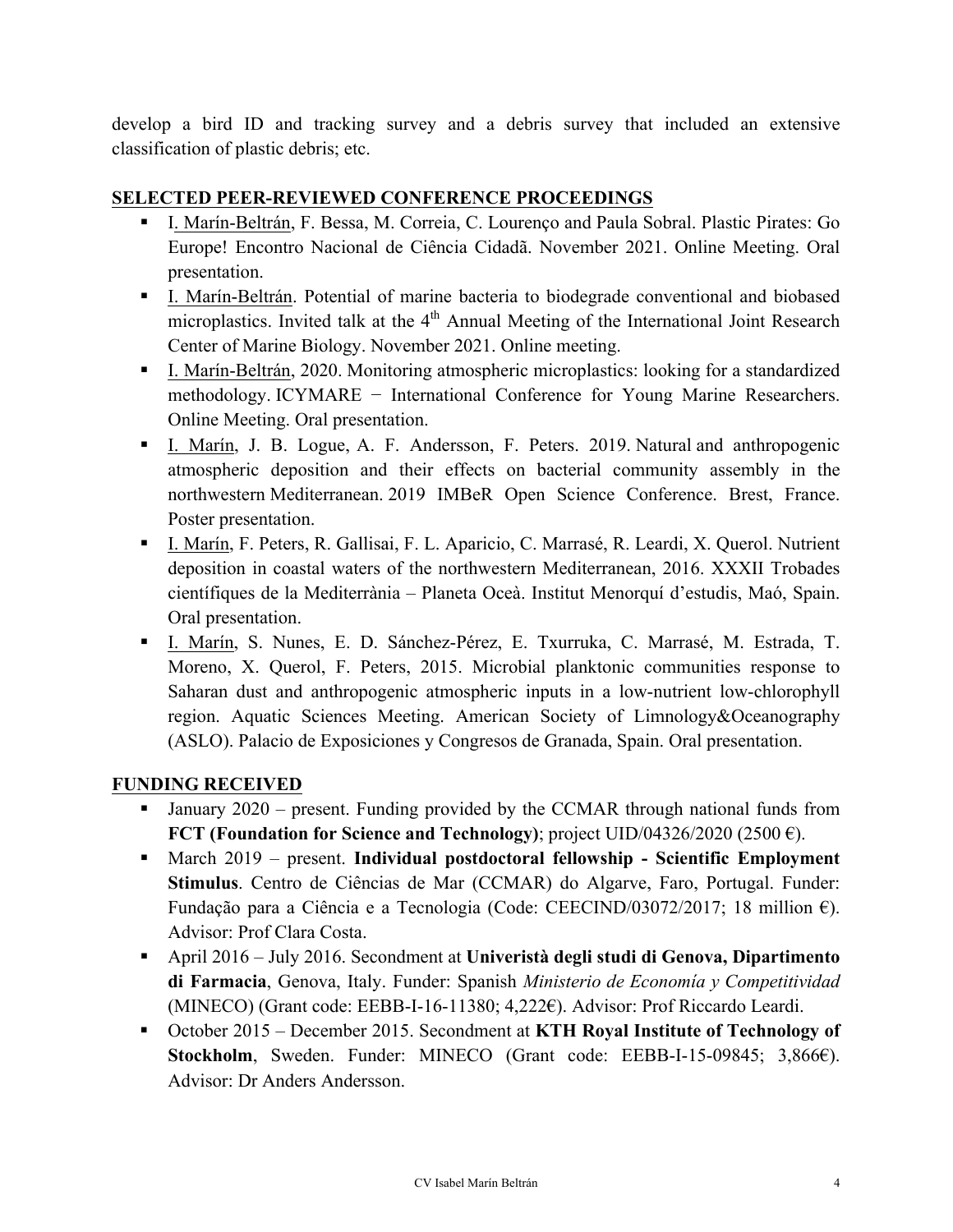- ! September 2014 November 2014. Secondment at **Institut Méditerranéen d'Océanologie (MIO) of Marseille**, France. Funder: MINECO (Grant code: EEBB-I-14- 08612; 4,240€). Advisor: Dr Thibaut Wagener.
- ! December 2012 November 2016. Pre-doctoral fellowship at **Institut de Ciències del Mar**, Barcelona, España. Funder: MINECO (Grant code: BES-2012-0529; 7670,408€). Sueprvisor: Dr Franz Peters.
- ! During the last year of my BSc in Marine Sciences (2009-2010), I received funding from two different sources to complete my degree in international institutions:
	- 1. 27/01/2010 20/06/2010 **Aarhus Universitet** (Aarhus, Denmark) Erasmus scholarship  $(3,750)$ .
	- 2. 10/08/2009 27/12/2009 **Universidad Autónoma de Baja California** (Ensenada, Mexico) – *Bancaja* scholarship in agreement with the Universidad de Cádiz (2,500€).

# **PARTICIPATION IN NATIONAL AND INTERNATIONAL RESEARCH PROJECTS**

- ! **01/09/2021 – present**. BIOEXTREMDEG: Bioaugmentation and conjugative plasmid transference using bacteria from extreme environments to enhance biodegradation of recalcitrant pollutants in WWTP granular sludge. Funder: Fundação para a Ciência e a Tecnologia (Code PTDC/CTA-AMB/7782/2020)*.* PIs: Dr Jorge Diaz Carlier and Prof. Maria Clara Costa (CCMAR).
- ! **01/09/2020 – present**. PLASTIC PIRATES Go Europe! This is a joint citizen science campaign by the German Federal Ministry of Education and Research (BMBF) in collaboration with the Portuguese Ministry of Science, Technology and Higher Education and the Slovenian Ministry of Education, Science and Sport within the context of the EU Trio-presidency in 2020. Coordinate institution: Kiel Science Factory (Germany). Partners: CCMAR (Portugal - PT), Ciência Viva (PT), CIIMAR (PT), DLR Projektträger (Germany), Ecologic (Germany) and MARE (PT). Project site: https://www.plastic-pirates.eu/en
- ! **01/09/2020 – present**. PROBIOMA: Prospección en ambientes subterraneos de compuestos bioactivos microbianos con uso potencial para la medicina, agricultura y medio ambiente. Funder: European Regional Development Fund (ERDF) within the framework of the EP - INTERREG V A España - Portugal program (POCTEP) (Code CTM2015-2339)*.* PI: Dr. Cesareo Saiz (Agencia Estatal Consejo Superior de Investigaciones Científicas, Instituto de Recursos Naturales y Agrobiología de Sevilla). Partners: Universidade de Évora, Universidade do Algarve e SERVICIOS MINEROS DE ANDALUCIA, S.L. (SEMA, S.L.). Project site: https://probioma.org
- ! **01/03/2019 – present.** MASS: Microplastics in the Aquatic Environment: Sources and Sinks. Funder: Fundação para a Ciência e a Tecnologia (Code: CEECIND/03072/2017)*.* PI: Dr Isabel Marín Beltrán (CCMAR). Project site:

https://www.ccmar.ualg.pt/project/microplastics-aquatic-environment-sources-and-sinks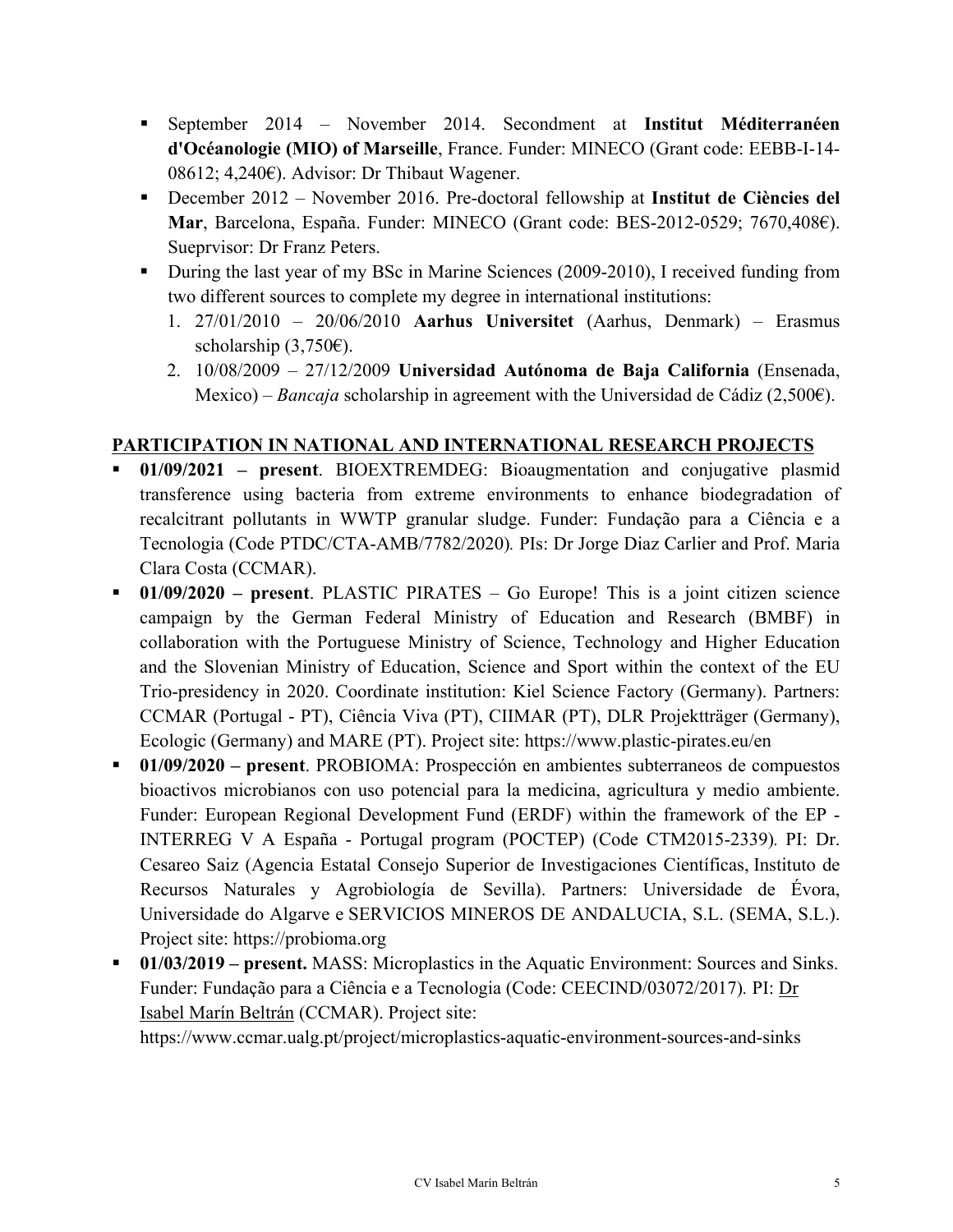- ! **01/01/2016 – 31/12/2019**. ANIMA: Atmospheric inputs as a source of organic Nutrients and microorganisms In MArine ecosystems. Funder: MINECO and ERDF (Code CTM2015- 65720-R)*.* PIs: Dr Franz Peters and Dr M. Montserrat Sala (Institut de Ciències del Mar).
- ! **01/01/2013 – 31/12/2015**. DOREMI: Dissolved Organic matter REmineralization in the ocean: MIcrobial and biogeochemical constraints. Funder: MINECO (Code CTM2012- 34294)*.* PI: Dr Cèlia Marrasé (Institut de Ciències del Mar).
- ! **01/12/2012 – 31/12/2015**. ADEPT: Aerosol deposition and ocean plankton dynamics. Funder: Spanish *Ministerio de Ciencia e Innovación* (Code CTM2011-23458)*.* PI: Dr Franz Peters (Institut de Ciències del Mar). Project site: https://www.facebook.com/adept.project/

## **SUPERVISION AND MENTORING ACTIVITIES**

I have supervised or co-supervised the work of the following students:

- ! Charlotte Van den Auwelant (January 2022 present). Master thesis in progress. Title: *Tracking microplastic accumulation over time in sediments of coastal marine vegetated habitats.* International Master of Science in Marine Biological Resources (IMBRSea), Ghent University. Host institution: CCMAR. Role: **Co-supervisor**.
- ! Ines Sánchez del Río (January 2022 present). Master thesis in progress. Title: *Atmospheric deposition as a source of microplastics to the Ria Formosa Natural Park*. International Master of Science in Marine Biological Resources (IMBRSea), Ghent University. Host institution: CCMAR. Role: **Main supervisor**.
- ! Alois Ngonyani (January 2022 present). Master thesis in progress. Title *Determination of changes in the chemical structure of petroleum-based and biodegradable PET by micro-FTIR (Fourier Transform Infrared Spectroscopy) after exposure to microbial degradation*. Erasmus Mundus Master in Quality in Analytical Laboratories (EMQAL). Role: **Main supervisor**.
- ! Ines Sánchez del Río (May June 2021). Professional practice on *Monitorization of microplastics in the Ria Formosa Natural Park*: https://sites.google.com/view/inessanchezdelrio/home. International Master of Science in Marine Biological Resources (IMBRSea), Ghent University. Host institution: CCMAR. Role: **Supervisor**.
- ! Nuria Fernández (January June 2021). Master dissertation thesis in *Degradation of conventional and biodegradable microplastics by a consortium of marine bacteria*. International Master of Science in Marine Biological Resources (IMBRSea), Ghent University. Host institution: CCMAR. Role: **Main supervisor**.
- ! Inês Filipa Cabral Leal, 2021. *Absorbance-A tool in bioremediation*. MSc Molecular and Microbial Biology. Faculdade de Ciências e Tecnologia da Universidade do Algarve. Role: **Co-supervisor**.
- ! Hemilly Marquez (December 2019 January 2020). I supervised practical laboratory tasks of this bachelor student, carried out in the framework of the "MASS" project (read above). CCMAR. Role: **Supervisor**.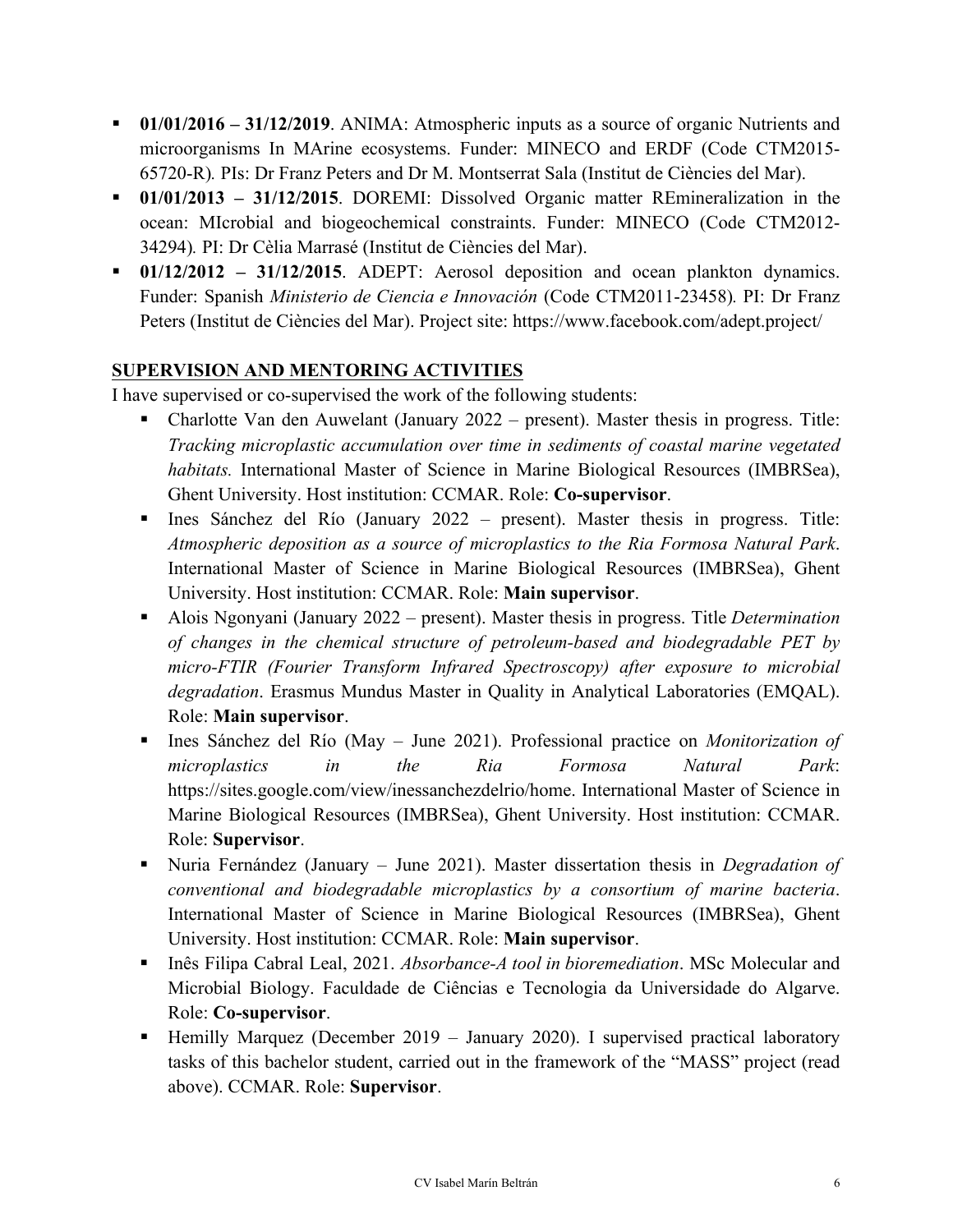- ! Helena Torné, 2015. *Effects of turbulence on marine bacterial processing of dissolved organic matter of different size*. BSc Biochemistry, Universitat de Barcelona. Role: **Cosupervisor**.
- ! Estibalitz Txurruka, 2014. Master dissertation thesis in *Análisis de las dinámicas de las poblaciones marinas de presas y depredadores microbianos y de los efectos provocados por la deposición atmosférica*. MSc Marine Science, Universitat de Barcelona. Role: **Cosupervisor**.

### **DISSEMINATION ACTIVITIES**

- ! I have made several videos to promote the sustainable use of resources to reduce human pressures on the environment. They can be found on my Youtube channel:
	- o *Scientists' Warning Against the Society of Waste*: https://youtu.be/jc1Eu0jeGrI. This video summarises the article by Marín-Beltrán et al. 2022 entitled "Scientists' Warning Against the Society of Waste". It addresses the main ecological and social problems the modern society is facing from its very roots: overconsumption and waste of natural resources, specially from a small sector of the population (i.e. the richest). As a main solution to face current environmental and social changes, the authors of the article propose to follow a sustainable degrowth strategy in industrialized countries, to reduce superfluous consumption and reduce socioeconomic inequalities. There is also a version of it in Spanish: https://youtu.be/RtPfUEadAMg.
	- o *Estas navidades, como cada día: REDUCE, Reusa y recicla*: https://youtu.be/Us0ZwspxiUI (in Spanish). Las navidades deberían ser una época para disfrutar con nuestros seres queridos. En vez de ser así, se están convirtiendo cada vez más en una excusa para comprar cosas que no necesitamos y generar residuos. Nuestro sobreconsumo tiene un impacto negativo para el resto de especies que viven el el planeta. Por eso, estas navidades, quiero pedirte que disfrutes de los tuyos, pero que lo hagas pensando en el resto de especies que también dependen de los recursos que la Tierra nos ofrece.
	- o *Galápagos iconic species*: https://youtu.be/glsg5G9VwJY. This is a short movie edited from pictures and videos taken at the Galápagos Islands between June and August 2018. Here I wanted to show some of the amazing species living there, and their conservation status. While most of these species are globally catalogued as "Least Concern" by the IUCN, their populations in Galápagos, as well as in other parts of the world, are decreasing primarily due to anthropogenic causes such as the alteration of the habitat, introduction of exotic species, illegal overfishing, finning and poaching, pollution, etc. Good news are we can all help to protect them. You can start with your daily actions: do not consume what you do not really need!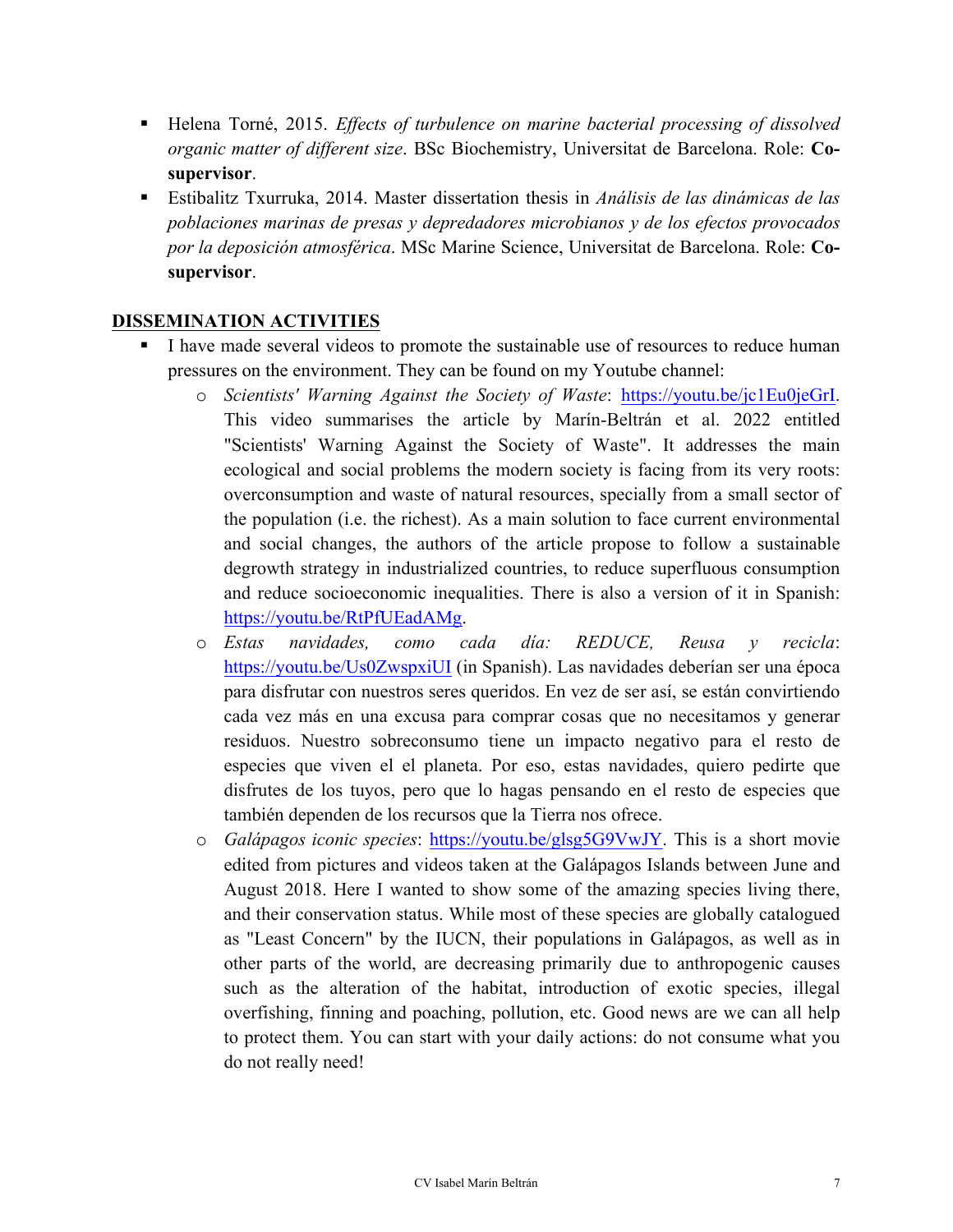- ! **January 2020 − present.** *Macro- e Microplásticos: uma ameaça global*. In the framework of the project "Cientificamente provável", I give this talk about the problems of plastic pollution, with a *hands-on* session, across secondary schools in the Algarve region (Portugal).
- ! **14/12/2021.** Press release (in Portuguese): "Cientistas Alertam para os impactos do desperdício" (https://www.ccmar.ualg.pt/news/cientistas-alertam-para-os-impactos-dodesperdicio)
- ! **16/10/2021.** In the framework of "2ª Edição Limpeza da Ria Formosa", we organized a workshop on marine litter and its impact on the environment. Organizing entities: Mar Shopping and CCMAR.
- ! **May – June 2021**. "3 minutos debaixo d'agua Microplasticos". Since it was difficult to carry out dissemination events in the context of the COVID-19 pandemic, the CCMAR came up with the idea of presenting our research to the public (mostly targeted to school students) by means of a short video: https://www.facebook.com/CentrodeCienciasdoMar/videos/341347350785407
- ! **20/05/2021.** *Tertúlia "Lixo marinho: Soluções ao alcance de todos"* (in Portuguese): https://www.youtube.com/watch?v=YeFB\_NlLX2A. I was invited to participate in an online debate among scientists and non-governmental associations on the impact of marine debris, and which actions the society can perform to tackle it. Organizing entity: Centro de Ciência Viva do Algarve, Faro (Portugal).
- ! **May 2019 – present.** I am part of the scientific committee of *CCMAR Inspires!* These are a series of events connecting science, society and politics. CCMAR, Faro (Portugal).
- ! **November 2019.** Research volunteer during the *Science Week*. We organized a series of activities aimed to secondary students, covering the topic of plastic pollution. Centro de Ciência Viva do Algarve, Faro (Portugal).
- ! **04/09/2019.** Volunteer at the event *8 Famílias, 8 Pegadas.* Event aimed at primary school students to raise awareness about the global problem of plastic pollution. CCMAR, Faro (Portugal).
- ! **19/11/2018.** I organised a discussion event and delivered a talk about the global problem of factory farming: *Sustainable and Compassionate Food Choices*. Stockbridge Library, Edinburgh (UK).
- ! **16/02/2017.** I organised and co-chaired a round table discussion entitled *Women and Science: past, present and future*. Bar ArteSants, Barcelona (Spain).
- ! **13/01/2017.** Scientific talk aimed to Biology undergraduate students: *Impact of atmospheric particles on marine bacteria*. Institut de Ciències del Mar, Barcelona, Spain.
- ! **17/11/2016.** Talk about climate change: *Climate change, why should we be concerned?*  High school *Laia l'Arquera,* Mataró, Spain.
- ! **16/04/2015.** Collaboration in the *Gymkhana de los mares* project. Barcelona, Spain.